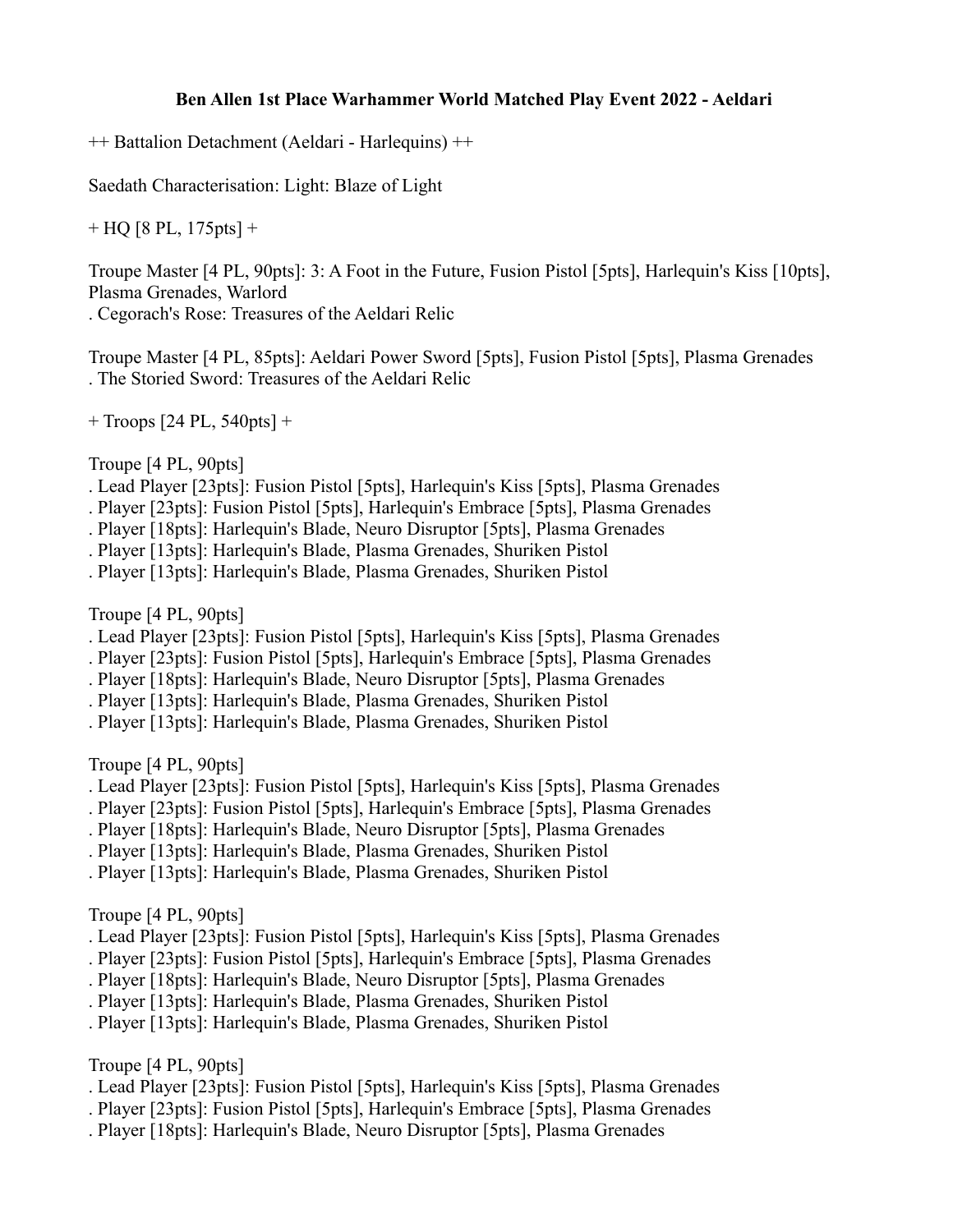- . Player [13pts]: Harlequin's Blade, Plasma Grenades, Shuriken Pistol
- . Player [13pts]: Harlequin's Blade, Plasma Grenades, Shuriken Pistol

Troupe [4 PL, 90pts]

- . Lead Player [23pts]: Fusion Pistol [5pts], Harlequin's Kiss [5pts], Plasma Grenades
- . Player [23pts]: Fusion Pistol [5pts], Harlequin's Embrace [5pts], Plasma Grenades
- . Player [18pts]: Harlequin's Blade, Neuro Disruptor [5pts], Plasma Grenades
- . Player [13pts]: Harlequin's Blade, Plasma Grenades, Shuriken Pistol
- . Player [13pts]: Harlequin's Blade, Plasma Grenades, Shuriken Pistol

+ Dedicated Transport [24 PL, 570pts] +

Starweaver [4 PL, 95pts]: 2x Shuriken Cannon

Starweaver [4 PL, 95pts]: 2x Shuriken Cannon

Starweaver [4 PL, 95pts]: 2x Shuriken Cannon

Starweaver [4 PL, 95pts]: 2x Shuriken Cannon

Starweaver [4 PL, 95pts]: 2x Shuriken Cannon

Starweaver [4 PL, 95pts]: 2x Shuriken Cannon

++ Battalion Detachment (Aeldari - Harlequins) ++

Saedath Characterisation: Light: Blaze of Light

 $+$  HQ [10 PL, 215 pts]  $+$ 

Shadowseer [5 PL, 105pts]: 1. Twilight Pathways (Blessing), 3. Mirror of Minds (Witchfire), Hallucinogen Grenade Launcher, Miststave, Neuro Disruptor [5pts], Smite

Troupe Master [5 PL, 110pts]: Fusion Pistol [5pts], Harlequin's Kiss [10pts], Plasma Grenades, Veiled King [1 PL, 20pts]

 $+$  Troops [16 PL, 305pts]  $+$ 

## Troupe [4 PL, 90pts]

- . Lead Player [23pts]: Fusion Pistol [5pts], Harlequin's Kiss [5pts], Plasma Grenades
- . Player [23pts]: Fusion Pistol [5pts], Harlequin's Embrace [5pts], Plasma Grenades
- . Player [18pts]: Harlequin's Blade, Neuro Disruptor [5pts], Plasma Grenades
- . Player [13pts]: Harlequin's Blade, Plasma Grenades, Shuriken Pistol
- . Player [13pts]: Harlequin's Blade, Plasma Grenades, Shuriken Pistol

Troupe [4 PL, 90pts]

- . Lead Player [23pts]: Fusion Pistol [5pts], Harlequin's Kiss [5pts], Plasma Grenades
- . Player [18pts]: Fusion Pistol [5pts], Harlequin's Embrace [5pts], Plasma Grenades